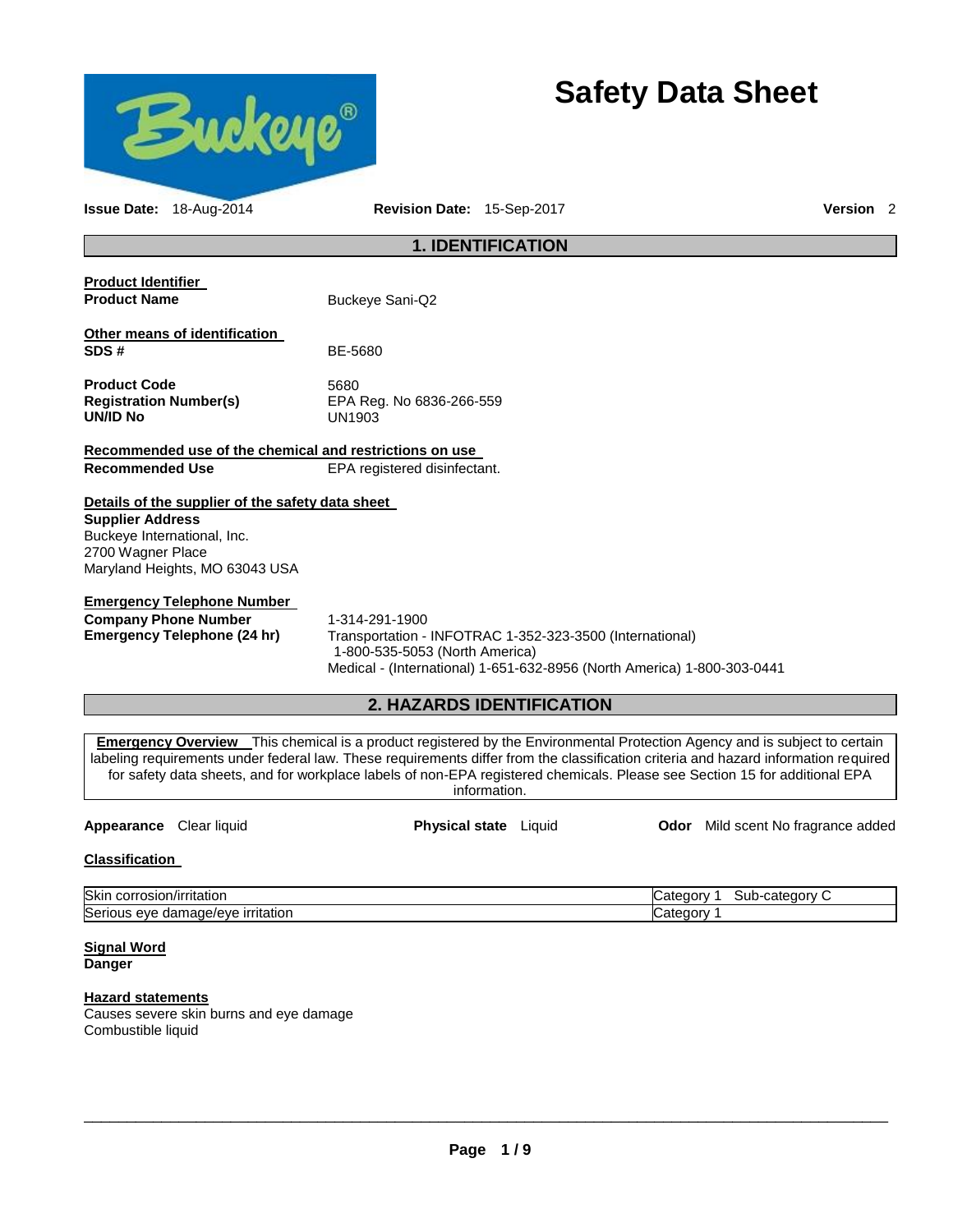

# **Precautionary Statements - Prevention**

Do not breathe dust/fume/gas/mist/vapors/spray Wash face, hands and any exposed skin thoroughly after handling Wear protective gloves/protective clothing/eye protection/face protection

#### **Precautionary Statements - Response**

IF IN EYES: Rinse cautiously with water for several minutes. Remove contact lenses, if present and easy to do. Continue rinsing Immediately call a POISON CENTER or doctor IF ON SKIN (or hair): Remove/Take off immediately all contaminated clothing. Rinse skin with water/shower Wash contaminated clothing before reuse IF INHALED: Remove victim to fresh air and keep at rest in a position comfortable for breathing Immediately call a poison center or doctor/physician IF SWALLOWED: Rinse mouth. Do NOT induce vomiting

#### **Precautionary Statements - Storage**

Store locked up

# **Precautionary Statements - Disposal**

Dispose of contents/container to an approved waste disposal plant

#### **Other hazards**

Toxic to aquatic life with long lasting effects

# **3. COMPOSITION/INFORMATION ON INGREDIENTS**

| <b>Chemical Name</b>                             | <b>CAS No.</b> | Weight-% |
|--------------------------------------------------|----------------|----------|
| Di-n-alkyl Dimethyl Ammonium Chloride            | 68424-95-3     |          |
| Alkyl dimethyl benzyl ammonium chloride (C12-16) | 68424-85-1     |          |
| Ethyl Alcohol                                    | 64-17-5        |          |

\*\*If Chemical Name/CAS No is "proprietary" and/or Weight-% is listed as a range, the specific chemical identity and/or percentage of composition has been withheld as a trade secret.\*\*

# **4. FIRST AID MEASURES**

#### **First Aid Measures**

| <b>General Advice</b> | Call a poison center or doctor immediately for treatment advice.                                                                                                                                                    |
|-----------------------|---------------------------------------------------------------------------------------------------------------------------------------------------------------------------------------------------------------------|
| <b>Eye Contact</b>    | Rinse immediately with plenty of water, also under the eyelids, for at least 15 minutes. Get<br>medical attention immediately.                                                                                      |
| <b>Skin Contact</b>   | Take off contaminated clothing. Wash off immediately with plenty of water for at least 15<br>minutes. If redness or irritation occurs and persists, seek medical attention.                                         |
| Inhalation            | Remove to fresh air. If breathing is difficult, give oxygen. If not breathing, give artificial<br>respiration. Seek medical attention for further treatment.                                                        |
| Ingestion             | Have person sip a glass of water if able to swallow. Do not induce vomiting without medical<br>advice. Never give anything by mouth to an unconscious person. Get medical attention to<br>assess further treatment. |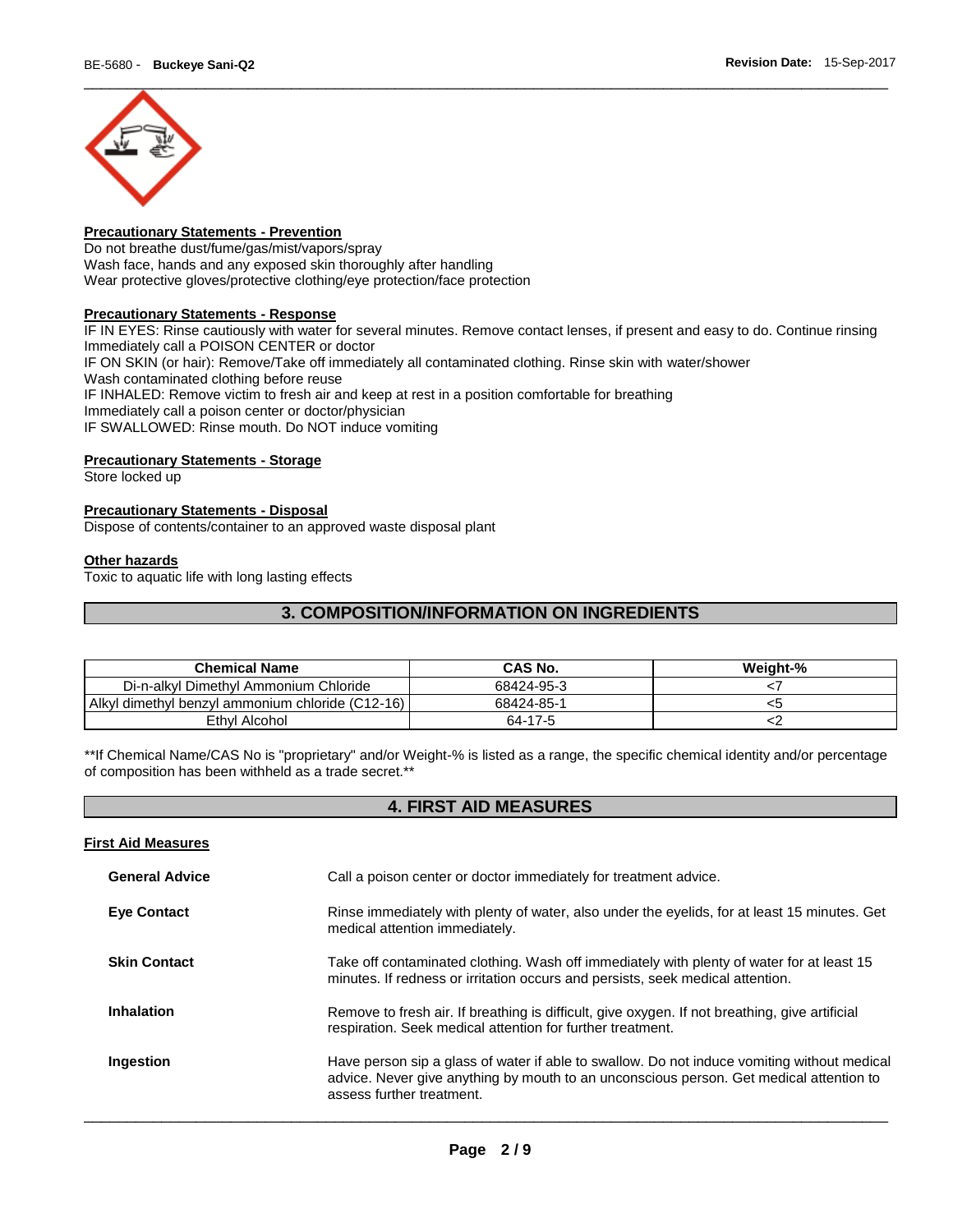#### **Most important symptoms and effects**

| <b>Symptoms</b>           | May cause eye burns and permanent eye damage. Nausea. Headache. Direct contact with<br>skin can cause irritation or redness. |
|---------------------------|------------------------------------------------------------------------------------------------------------------------------|
|                           | Indication of any immediate medical attention and special treatment needed                                                   |
| <b>Notes to Physician</b> | Treat symptomatically. If the product is ingested, probable mucosal damage may<br>contraindicate the use of gastric lavage.  |

\_\_\_\_\_\_\_\_\_\_\_\_\_\_\_\_\_\_\_\_\_\_\_\_\_\_\_\_\_\_\_\_\_\_\_\_\_\_\_\_\_\_\_\_\_\_\_\_\_\_\_\_\_\_\_\_\_\_\_\_\_\_\_\_\_\_\_\_\_\_\_\_\_\_\_\_\_\_\_\_\_\_\_\_\_\_\_\_\_\_\_\_\_

# **5. FIRE-FIGHTING MEASURES**

#### **Suitable Extinguishing Media**

Foam. Water spray (fog). Dry chemical.

#### **Unsuitable Extinguishing Media** Not determined.

#### **Specific Hazards Arising from the Chemical**

Combustion products may be toxic. Thermal decomposition can lead to release of irritating and toxic gases and vapors.

**Hazardous Combustion Products** Carbon oxides. Nitrogen oxides (NOx).

#### **Protective equipment and precautions for firefighters**

As in any fire, wear self-contained breathing apparatus pressure-demand, MSHA/NIOSH (approved or equivalent) and full protective gear.

# **6. ACCIDENTAL RELEASE MEASURES**

#### **Personal precautions, protective equipment and emergency procedures**

| <b>Personal Precautions</b> | Use personal protective equipment as required. |  |
|-----------------------------|------------------------------------------------|--|
|-----------------------------|------------------------------------------------|--|

#### **Environmental precautions**

| <b>Environmental precautions</b> | See Section 12 for additional Ecological Information. |
|----------------------------------|-------------------------------------------------------|
|----------------------------------|-------------------------------------------------------|

#### **Methods and material for containment and cleaning up**

**Methods for Containment** Prevent further leakage or spillage if safe to do so.

**Methods for Clean-Up** Pick up with mop, wet/dry vac, or absorbent material. Rinse area with clear water and allow floor to dry before allowing traffic.

# **7. HANDLING AND STORAGE**

#### **Precautions for safe handling**

| <b>Advice on Safe Handling</b> | Handle in accordance with good industrial hygiene and safety practice. Wash face, hands |
|--------------------------------|-----------------------------------------------------------------------------------------|
|                                | and any exposed skin thoroughly after handling. Keep away from heat/sparks/open         |
|                                | flames/hot surfaces. — No smoking. Wear protective gloves/protective clothing and       |
|                                | eye/face protection. Do not breathe dust/fume/gas/mist/vapors/spray.                    |

#### **Conditions for safe storage, including any incompatibilities**

| <b>Storage Conditions</b>  | Keep containers tightly closed in a dry, cool and well-ventilated place. Keep container<br>closed when not in use. Store at room temperature. Protect from direct sunlight. Protect<br>from extreme temperatures. Keep cool. Store locked up. |
|----------------------------|-----------------------------------------------------------------------------------------------------------------------------------------------------------------------------------------------------------------------------------------------|
| <b>Packaging Materials</b> | Rinse container before discarding.                                                                                                                                                                                                            |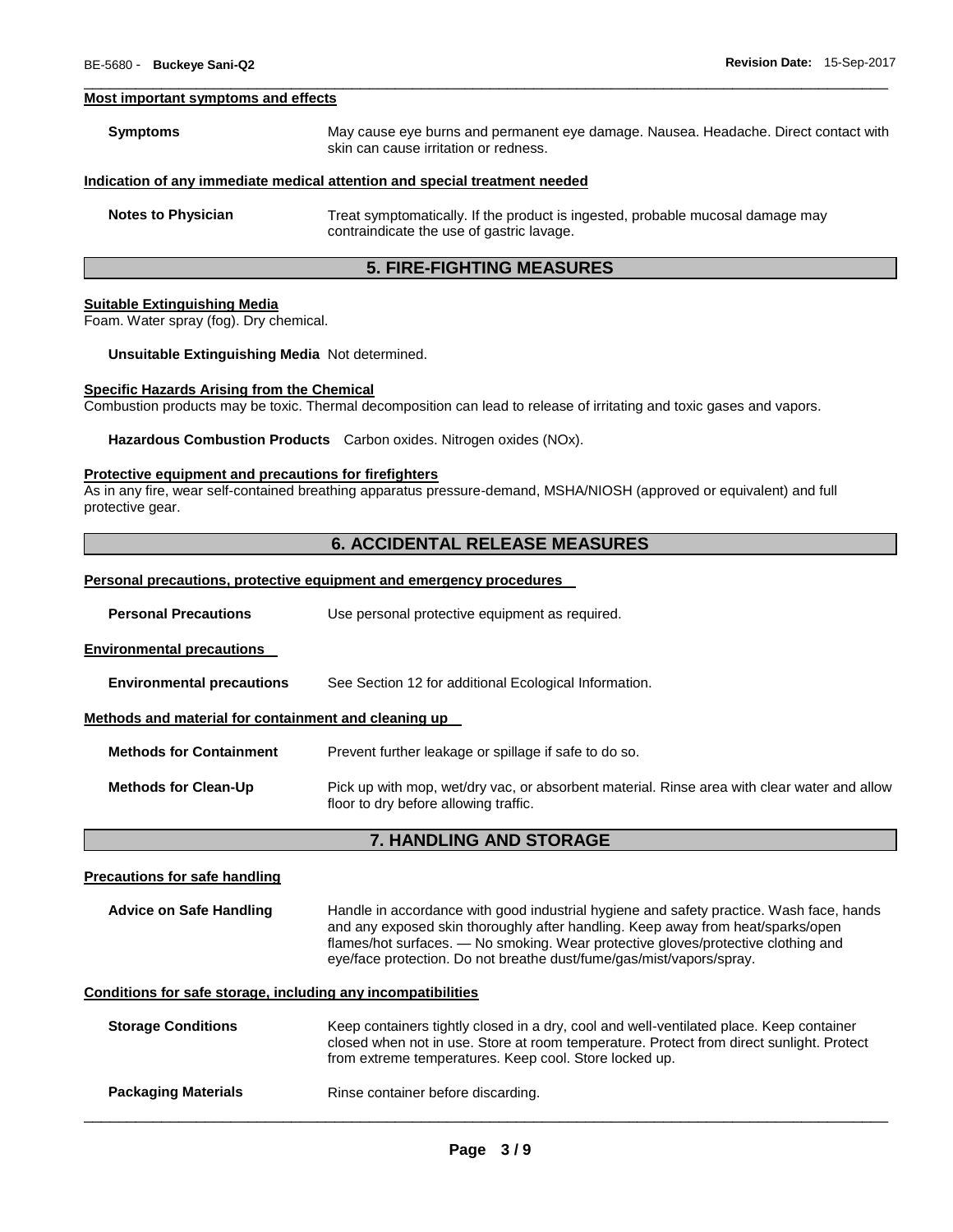**Incompatible Materials** Chlorine bleach. Anionic detergents. Strong oxidizing agents. Strong reducing agents.

# **8. EXPOSURE CONTROLS/PERSONAL PROTECTION**

\_\_\_\_\_\_\_\_\_\_\_\_\_\_\_\_\_\_\_\_\_\_\_\_\_\_\_\_\_\_\_\_\_\_\_\_\_\_\_\_\_\_\_\_\_\_\_\_\_\_\_\_\_\_\_\_\_\_\_\_\_\_\_\_\_\_\_\_\_\_\_\_\_\_\_\_\_\_\_\_\_\_\_\_\_\_\_\_\_\_\_\_\_

#### **Exposure Guidelines**

| Chemical Name | <b>ACGIH TLV</b> | <b>OSHA PEL</b>                      | <b>NIOSH IDLH</b>  |
|---------------|------------------|--------------------------------------|--------------------|
| Ethyl Alcohol | STEL: 1000 ppm   | TWA: 1000 ppm                        | IDLH: 3300 ppm     |
| 64-17-5       |                  | TWA: $1900 \text{ mg/m}^3$           | TWA: 1000 ppm      |
|               |                  | (vacated) TWA: 1000 ppm              | TWA: 1900 mg/m $3$ |
|               |                  | (vacated) TWA: $1900 \text{ mg/m}^3$ |                    |

#### **Appropriate engineering controls**

| <b>Engineering Controls</b> | Apply technical measures to comply with the occupational exposure limits. Showers. |
|-----------------------------|------------------------------------------------------------------------------------|
|                             | Eyewash stations. Ventilation systems.                                             |

#### **Individual protection measures, such as personal protective equipment**

| <b>Eye/Face Protection</b>      | Refer to 29 CFR 1910.133 for eye and face protection regulations. Wear safety glasses or<br>goggles to protect against exposure.    |
|---------------------------------|-------------------------------------------------------------------------------------------------------------------------------------|
| <b>Skin and Body Protection</b> | Refer to 29 CFR 1910.138 for appropriate skin and body protection. Wear rubber gloves or<br>other impervious gloves.                |
| <b>Respiratory Protection</b>   | Refer to 29 CFR 1910.134 for respiratory protection requirements. No protective equipment<br>is needed under normal use conditions. |

**General Hygiene Considerations** Handle in accordance with good industrial hygiene and safety practice. Wash hands thoroughly after handling. Wash contaminated clothing before reuse.

# **9. PHYSICAL AND CHEMICAL PROPERTIES**

#### **Information on basic physical and chemical properties**

| <b>Physical state</b><br>Appearance                          | Liquid<br>Clear liquid                            | Odor                                    | Mild scent No fragrance<br>added              |
|--------------------------------------------------------------|---------------------------------------------------|-----------------------------------------|-----------------------------------------------|
| <b>Color</b>                                                 | Clear                                             | <b>Odor Threshold</b><br>Not determined |                                               |
| <b>Property</b><br>рH                                        | Values<br>$7.0 \pm 0.5$ (conc)                    | Remarks • Method                        |                                               |
|                                                              | $7.0 \pm 0.5$ (1:128 dilution)                    |                                         |                                               |
| <b>Melting Point/Freezing Point</b>                          | Not determined                                    |                                         |                                               |
| <b>Boiling Point/Boiling Range</b><br><b>Flash Point</b>     | °C<br>°F<br>100<br>212<br>$>65$ °C / $>149$<br>°F |                                         | Pensky-Martens Closed Cup (PMCC) Product does |
|                                                              |                                                   | not support combustion.                 |                                               |
| <b>Evaporation Rate</b>                                      | 1.0                                               | (Water = $1$ )                          |                                               |
| <b>Flammability (Solid, Gas)</b>                             | n/a-liquid                                        |                                         |                                               |
| <b>Flammability Limits in Air</b>                            |                                                   |                                         |                                               |
| <b>Upper Flammability Limits</b>                             | Not applicable                                    |                                         |                                               |
| <b>Lower Flammability Limit</b>                              | Not applicable                                    |                                         |                                               |
| <b>Vapor Pressure</b>                                        | Not determined                                    |                                         |                                               |
| <b>Vapor Density</b>                                         | Not determined                                    |                                         |                                               |
| <b>Relative Density</b>                                      | 0.99                                              |                                         |                                               |
| <b>Water Solubility</b>                                      | Infinite                                          |                                         |                                               |
| Solubility in other solvents<br><b>Partition Coefficient</b> | Not determined<br>Not determined                  |                                         |                                               |
| <b>Auto-ignition Temperature</b>                             | Not determined                                    |                                         |                                               |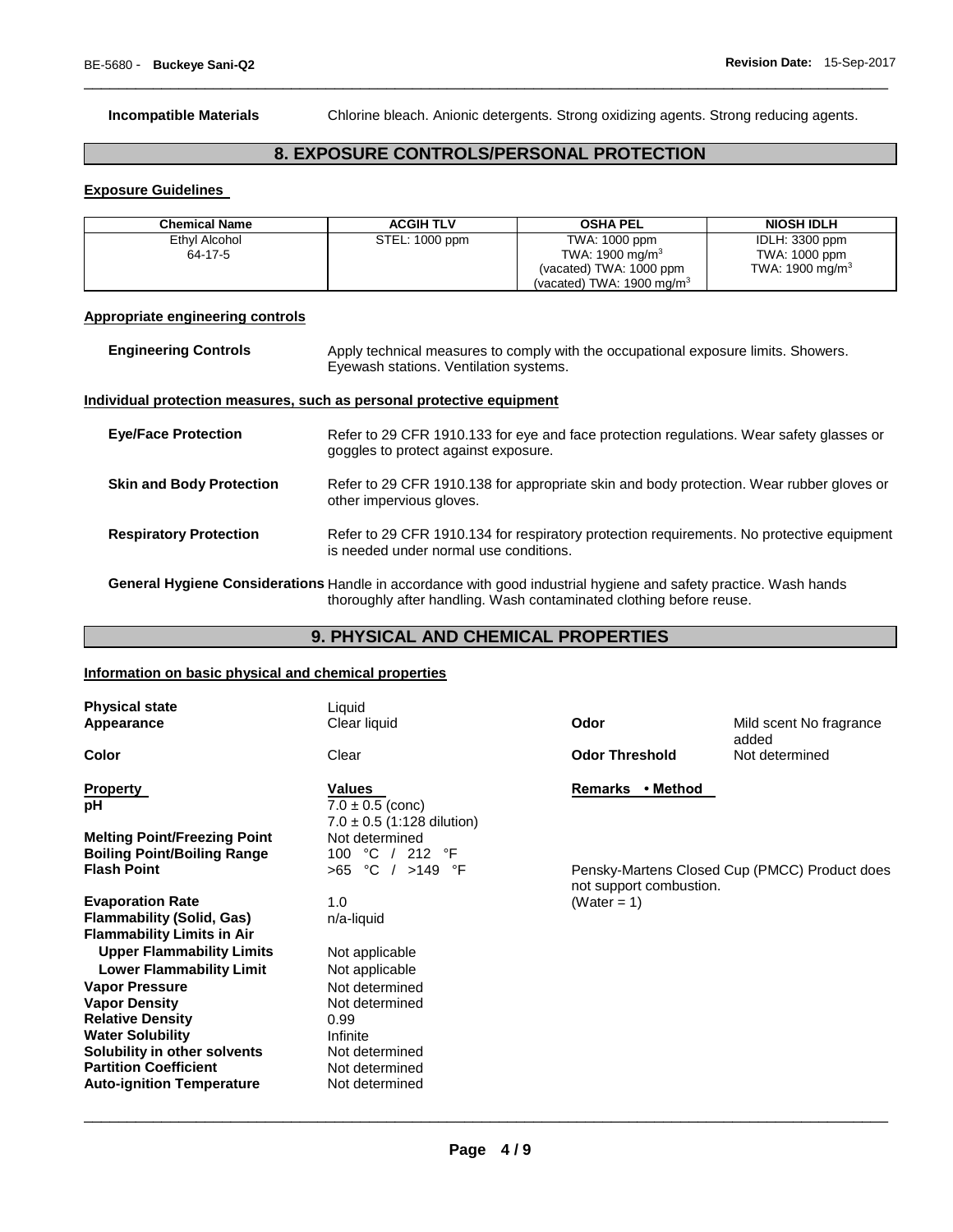| <b>Decomposition Temperature</b> | Not determined |
|----------------------------------|----------------|
| Kinematic Viscosity              | Not determined |
| <b>Dynamic Viscosity</b>         | Not determined |
| <b>Explosive Properties</b>      | Not determined |
| <b>Oxidizing Properties</b>      | Not determined |

# **10. STABILITY AND REACTIVITY**

#### **Reactivity**

Not reactive under normal conditions.

#### **Chemical Stability**

Stable under recommended storage conditions.

#### **Possibility of Hazardous Reactions**

None under normal processing.

**Hazardous Polymerization** Hazardous polymerization does not occur.

#### **Conditions to Avoid**

See Sec. 7 Handling & Storage.

#### **Incompatible Materials**

Chlorine bleach. Anionic detergents. Strong oxidizing agents. Strong reducing agents.

#### **Hazardous Decomposition Products**

Carbon oxides. Nitrogen oxides (NOx). Thermal decomposition can lead to release of irritating and toxic gases and vapors.

# **11. TOXICOLOGICAL INFORMATION**

### **Information on likely routes of exposure**

| <b>Product Information</b> |                           |
|----------------------------|---------------------------|
| <b>Eve Contact</b>         | Causes severe eye damage. |
| <b>Skin Contact</b>        | Causes severe skin burns. |
| <b>Inhalation</b>          | Do not inhale.            |
| Ingestion                  | Do not ingest.            |

#### **Component Information**

| <b>Chemical Name</b>                                              | Oral LD50             | <b>Dermal LD50</b> | <b>Inhalation LC50</b>    |
|-------------------------------------------------------------------|-----------------------|--------------------|---------------------------|
| Alkyl dimethyl benzyl ammonium<br>chloride (C12-16)<br>68424-85-1 | (Rat)<br>= 426 mg/kg  |                    |                           |
| Ethyl Alcohol                                                     | (Rat)<br>= 7060 mg/kg |                    | (Rat) 4 h<br>= 124.7 mg/L |
| 64-17-5                                                           |                       |                    |                           |

#### **Information on physical, chemical and toxicological effects**

**Symptoms** Please see section 4 of this SDS for symptoms.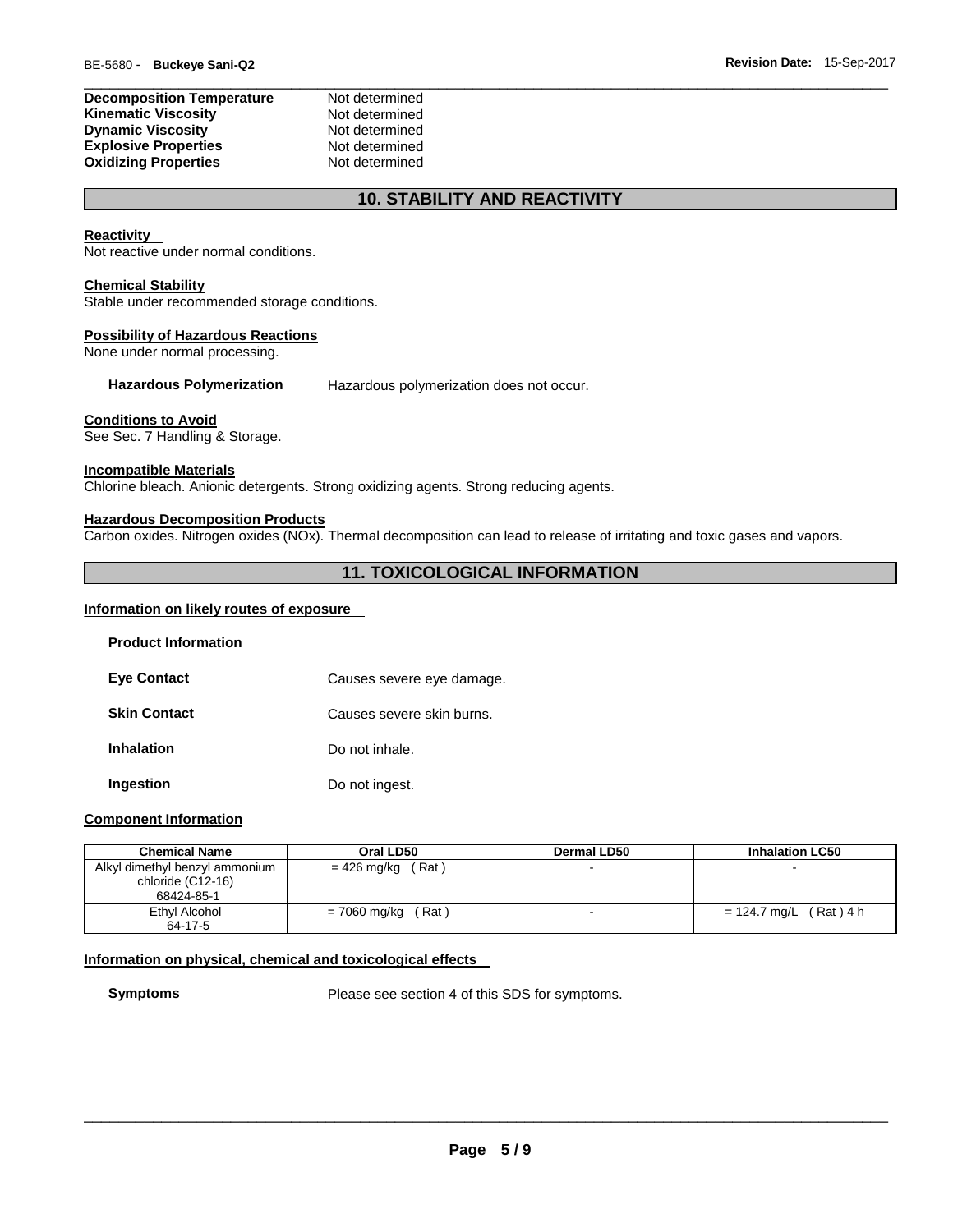#### **Delayed and immediate effects as well as chronic effects from short and long-term exposure**

**Carcinogenicity** Ethanol has been shown to be carcinogenic in long-term studies only when consumed as an alcoholic beverage.

| - - -<br>ີhom.<br>Name<br>mıcal | <b>ACGIH</b> | <b>IARC</b> | $\sim$<br>M. | <b>OSHA</b> |
|---------------------------------|--------------|-------------|--------------|-------------|
| Ethyl<br>Alcohol<br>.           | יר           | Group       | Known        |             |
| 64.17<br>$\ddot{\phantom{a}}$   |              |             |              |             |

\_\_\_\_\_\_\_\_\_\_\_\_\_\_\_\_\_\_\_\_\_\_\_\_\_\_\_\_\_\_\_\_\_\_\_\_\_\_\_\_\_\_\_\_\_\_\_\_\_\_\_\_\_\_\_\_\_\_\_\_\_\_\_\_\_\_\_\_\_\_\_\_\_\_\_\_\_\_\_\_\_\_\_\_\_\_\_\_\_\_\_\_\_

**Legend** 

*ACGIH (American Conference of Governmental Industrial Hygienists)*

*A3 - Animal Carcinogen* 

*IARC (International Agency for Research on Cancer)*

*Group 1 - Carcinogenic to Humans NTP (National Toxicology Program)*

*Known - Known Carcinogen* 

*OSHA (Occupational Safety and Health Administration of the US Department of Labor)*

*X - Present* 

#### **Numerical measures of toxicity**

Not determined

# **12. ECOLOGICAL INFORMATION**

#### **Ecotoxicity**

Toxic to aquatic life with long lasting effects.

#### **Component Information**

| <b>Chemical Name</b> | Algae/aquatic plants | Fish                             | Crustacea                       |
|----------------------|----------------------|----------------------------------|---------------------------------|
| Ethyl Alcohol        |                      | 12.0 - 16.0: 96 h Oncorhynchus   | 10800: 24 h Daphnia magna mg/L  |
| 64-17-5              |                      | mykiss mL/L LC50 static 13400 -  | EC50 2: 48 h Daphnia magna mg/L |
|                      |                      | 15100: 96 h Pimephales promelas  | EC50 Static 9268 - 14221: 48 h  |
|                      |                      | mg/L LC50 flow-through 100: 96 h | Daphnia magna mg/L LC50         |
|                      |                      | Pimephales promelas mg/L LC50    |                                 |
|                      |                      | static                           |                                 |

#### **Persistence/Degradability**

Not determined.

#### **Bioaccumulation**

Not determined.

#### **Mobility**

| <b>Chemical Name</b> | <b>Coefficient</b><br>Partition |
|----------------------|---------------------------------|
| Ethyl<br>Alcohol     | $-0.32$                         |
| 64-17-5              |                                 |

#### **Other Adverse Effects**

Not determined

# **13. DISPOSAL CONSIDERATIONS**

#### **Waste Treatment Methods**

| <b>Disposal of Wastes</b>     | Disposal should be in accordance with applicable regional, national and local laws and<br>regulations. |
|-------------------------------|--------------------------------------------------------------------------------------------------------|
| <b>Contaminated Packaging</b> | Disposal should be in accordance with applicable regional, national and local laws and<br>regulations. |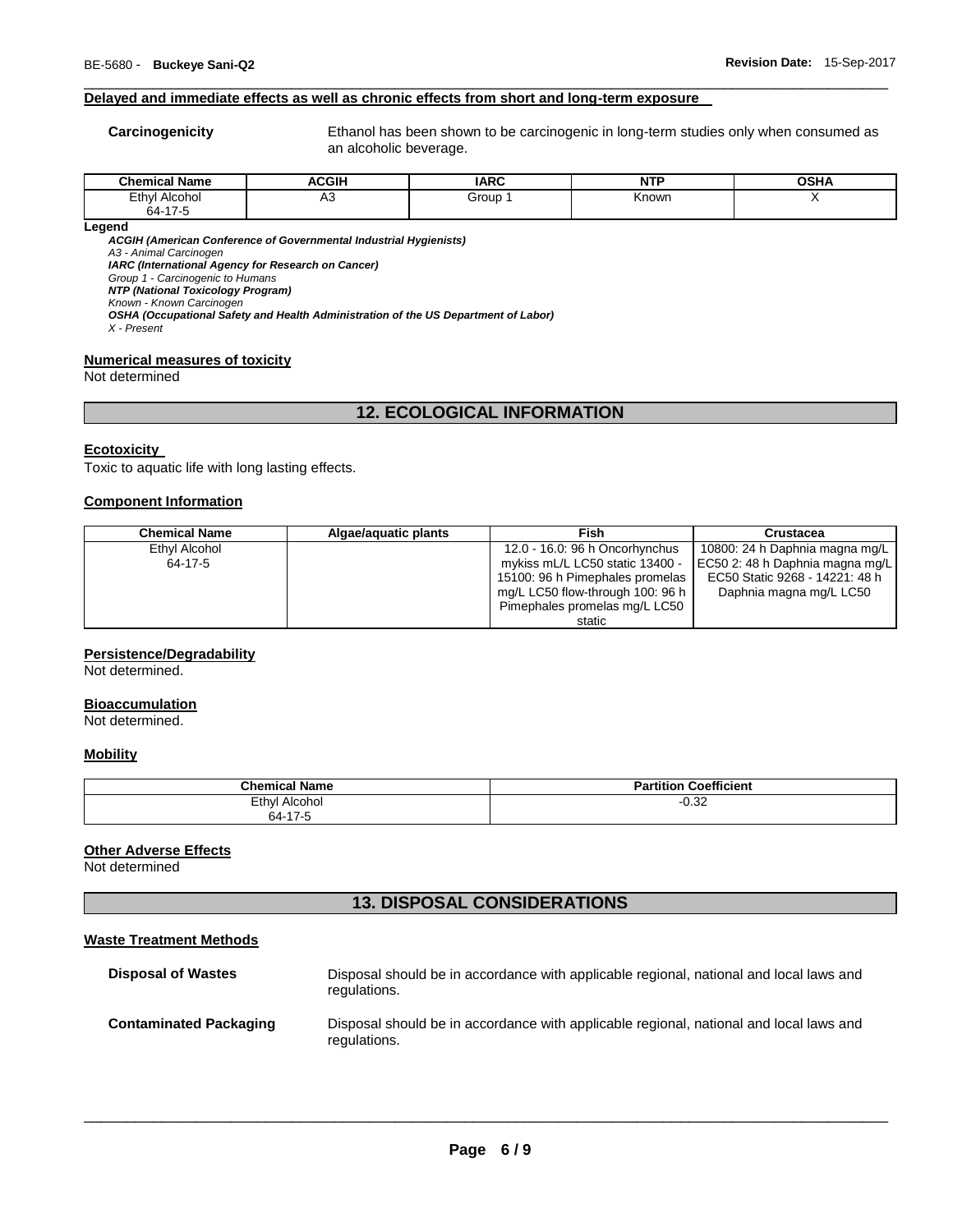#### **California Hazardous Waste Status**

| <b>Chemical Name</b>                                                                                         |                                       | <b>California Hazardous Waste Status</b>                                              |
|--------------------------------------------------------------------------------------------------------------|---------------------------------------|---------------------------------------------------------------------------------------|
| <b>Ethyl Alcohol</b>                                                                                         |                                       | Toxic                                                                                 |
| 64-17-5                                                                                                      |                                       | lgnitable                                                                             |
|                                                                                                              |                                       |                                                                                       |
|                                                                                                              |                                       | <b>14. TRANSPORT INFORMATION</b>                                                      |
| <b>Note</b>                                                                                                  | exemptions and special circumstances. | Please see current shipping paper for most up to date shipping information, including |
| <b>DOT</b><br><b>UN/ID No</b><br><b>Proper Shipping Name</b><br><b>Hazard Class</b><br><b>Packing Group</b>  | UN1903<br>8<br>III                    | Disinfectant, liquid, corrosive, n.o.s. (Dialkyldimethylammonium chloride)            |
| <b>IATA</b><br><b>UN/ID No</b><br><b>Proper Shipping Name</b><br><b>Hazard Class</b><br><b>Packing Group</b> | UN1903<br>8<br>Ш                      | Disinfectant, liquid, corrosive, n.o.s. (Dialkyldimethylammonium chloride)            |
| <b>IMDG</b><br><b>UN/ID No</b><br><b>Proper Shipping Name</b><br><b>Hazard Class</b><br><b>Packing Group</b> | UN1903<br>8<br>Ш                      | Disinfectant, liquid, corrosive, n.o.s. (Dialkyldimethylammonium chloride)            |

\_\_\_\_\_\_\_\_\_\_\_\_\_\_\_\_\_\_\_\_\_\_\_\_\_\_\_\_\_\_\_\_\_\_\_\_\_\_\_\_\_\_\_\_\_\_\_\_\_\_\_\_\_\_\_\_\_\_\_\_\_\_\_\_\_\_\_\_\_\_\_\_\_\_\_\_\_\_\_\_\_\_\_\_\_\_\_\_\_\_\_\_\_

# **15. REGULATORY INFORMATION**

#### **International Inventories**

| <b>Chemical Name</b>                                | TSCA | <b>DSL/NDSLIEINECS/EI</b> | <b>LINCS</b> | <b>ENCS</b> | <b>IECSC</b> | <b>KECL</b> | <b>PICCS</b> | <b>AICS</b> |
|-----------------------------------------------------|------|---------------------------|--------------|-------------|--------------|-------------|--------------|-------------|
| Di-n-alkyl Dimethyl<br>Ammonium Chloride            |      |                           | x            | Present     | x            | Present     | X            |             |
| Alkyl dimethyl benzyl<br>ammonium chloride (C12-16) |      |                           |              | Present     | X            | Present     |              |             |
| Ethyl Alcohol                                       |      |                           |              | Present     | X            | Present     |              |             |

#### **Legend:**

*TSCA - United States Toxic Substances Control Act Section 8(b) Inventory* 

*DSL/NDSL - Canadian Domestic Substances List/Non-Domestic Substances List* 

*EINECS/ELINCS - European Inventory of Existing Chemical Substances/European List of Notified Chemical Substances* 

*ENCS - Japan Existing and New Chemical Substances* 

*IECSC - China Inventory of Existing Chemical Substances* 

*KECL - Korean Existing and Evaluated Chemical Substances* 

*PICCS - Philippines Inventory of Chemicals and Chemical Substances* 

*AICS - Australian Inventory of Chemical Substances* 

#### **US Federal Regulations**

#### **CERCLA**

This material, as supplied, does not contain any substances regulated as hazardous substances under the Comprehensive Environmental Response Compensation and Liability Act (CERCLA) (40 CFR 302) or the Superfund Amendments and Reauthorization Act (SARA) (40 CFR 355).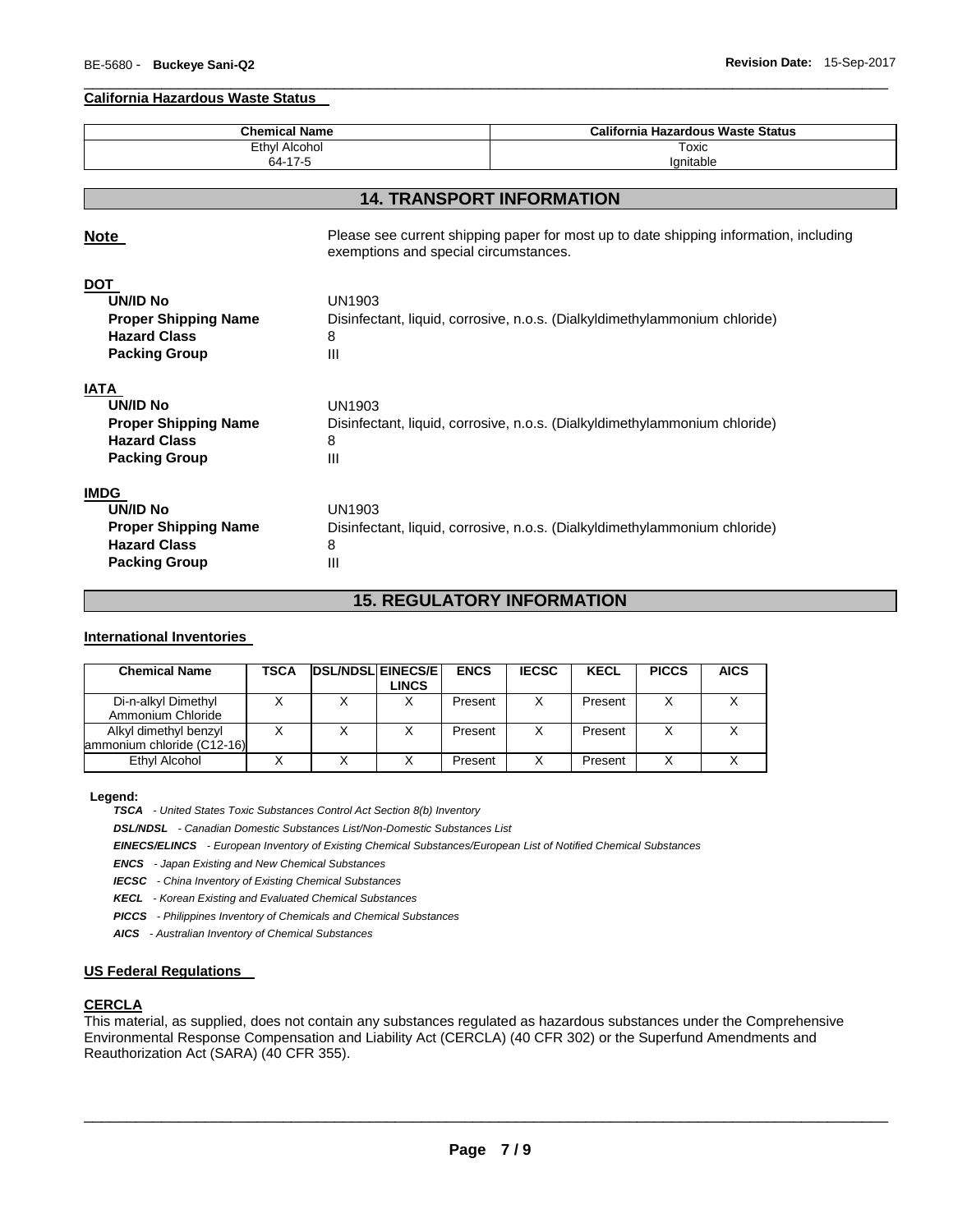# **SARA 313**

Not determined

# **CWA (Clean Water Act)**

This product does not contain any substances regulated as pollutants pursuant to the Clean Water Act (40 CFR 122.21 and 40 CFR 122.42)

\_\_\_\_\_\_\_\_\_\_\_\_\_\_\_\_\_\_\_\_\_\_\_\_\_\_\_\_\_\_\_\_\_\_\_\_\_\_\_\_\_\_\_\_\_\_\_\_\_\_\_\_\_\_\_\_\_\_\_\_\_\_\_\_\_\_\_\_\_\_\_\_\_\_\_\_\_\_\_\_\_\_\_\_\_\_\_\_\_\_\_\_\_

#### **US State Regulations**

#### **California Proposition 65**

This product contains the following Proposition 65 chemicals.

| <b>Chemical Name</b>    | <b>California Proposition 65</b> |
|-------------------------|----------------------------------|
| Ethyl Alcohol - 64-17-5 | Carcinogen                       |
|                         | Developmental                    |

#### **U.S. State Right-to-Know Regulations**

| <b>Chemical Name</b>  | <b>New Jersey</b> | assachusetts<br>Mas | Pennsylvania |
|-----------------------|-------------------|---------------------|--------------|
| Ethyl<br>Alcohol<br>. |                   |                     |              |
| $\rightarrow$<br>64-  |                   |                     |              |

#### **EPA Pesticide Registration Number** EPA Reg. No 6836-266-559

#### **EPA Statement**

This chemical is a pesticide product registered by the Environmental Protection Agency and is subject to certain labeling requirements under federal pesticide law. These requirements differ from the classification criteria and hazard information required for safety data sheets, and for workplace labels of non-pesticide chemicals. Following is the hazard information as required on the pesticide label:

#### **EPA Pesticide Label**

Signal Word: Danger

Corrosive. Causes irreversible eye damage and skin burns. Do not get in eyes, on skin, or on clothing. Harmful if swallowed or absorbed through the skin. Wear protective eyewear (goggles, face shield or safety glasses), protective clothing and protective gloves (rubber, chemical resistant) when handling. Wash thoroughly with soap and water after handling and before eating, drinking, chewing gum, using tobacco, or using the toilet. Remove and wash contaminated clothing before reuse

#### **Difference between SDS and EPA pesticide label**

|                                   | <b>EPA</b>                              | <b>OSHA</b>               |
|-----------------------------------|-----------------------------------------|---------------------------|
| <b>Signal Word</b>                | Danger                                  | Danger                    |
| Acute toxicity- oral              | Harmful if swallowed                    | N/A                       |
| Acute toxicity - dermal           | Harmful if absorbed through the<br>skin | N/A                       |
| Skin corrosion/irritation         | Causes skin burns                       | Causes severe skin burns  |
| Serious eye damage/eye irritation | Causes irreversible eye damage          | Causes serious eye damage |